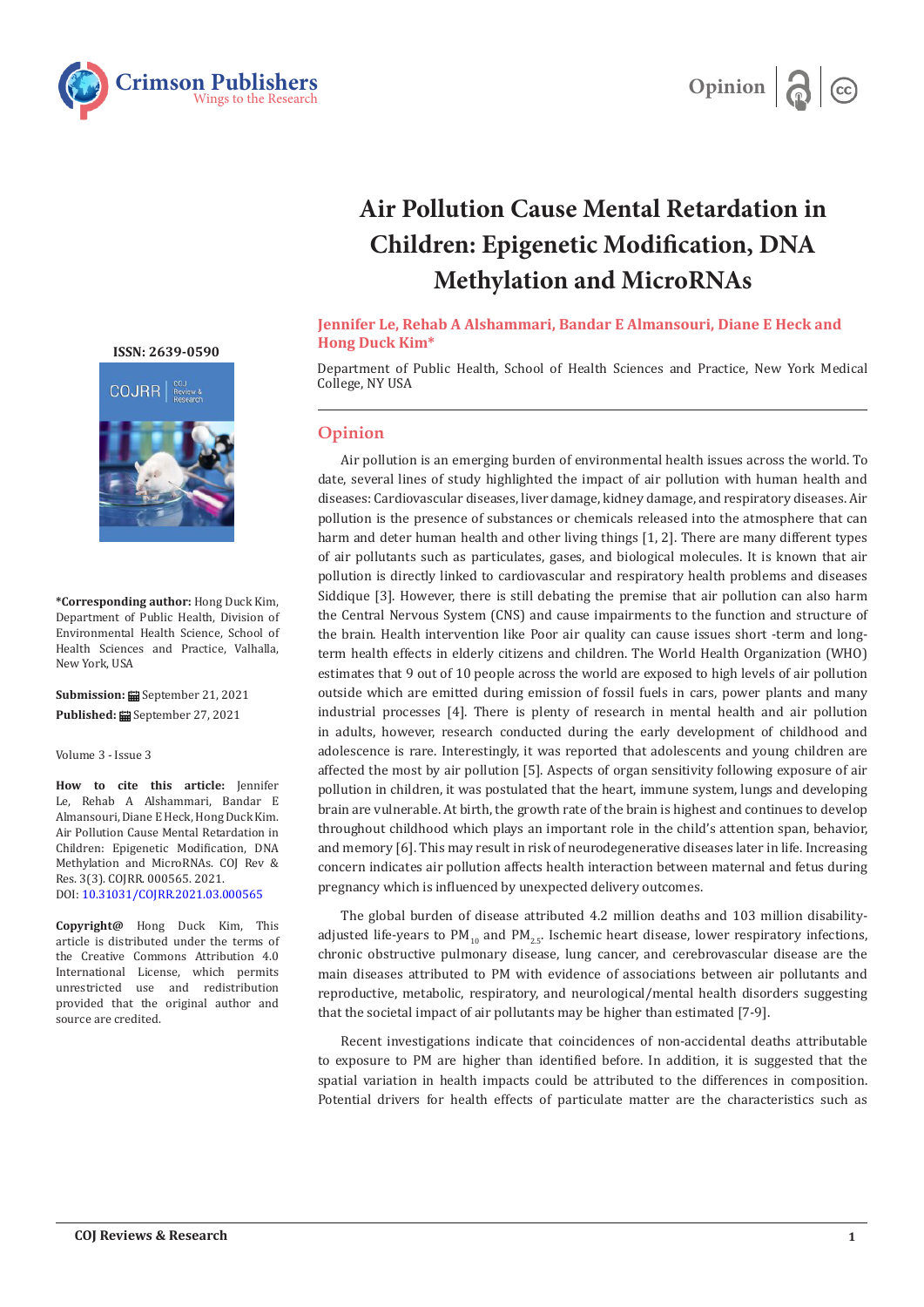surface area, presence of transition metals, oxidative potential, and mass concentration. Moreover, the potential translocation of the nanoparticles to the systemic circulation and brain, and the pathological effects produced in the brain following chronic exposure to particles result in important findings that support the dangers of nanoparticles on brain health. The PM can translocate from the lungs to the systemic circulation, and directly interact with extra-pulmonary cells and tissues including the brain depending on their size and chemical composition. As a result, some studies have identified the alterations in the brain following acute and repeated exposure to such effects. The PM can affect the brain through indirect processes, such as peripheral oxidative stress and inflammation, or pulmonary neuronal afferents that explain cardiovascular impacts. The repeated exposure to air pollutants including PM raises the oxidative stress and cytokine production in the brain with impacts on neurotransmitters, neuronal morphology, markers of neurodegenerative disease, altered cognition like mood disorder and psychiatry illness, and depressive-like behaviors including respiratory interventions. As indicated previously, adverse outcomes of particulate matter include impaired cognitive performance, dementia, anxiety, depression, and suicide [4,6,10- 12].

Mental illness is defined as the changes in pattern of a person's feeling, thinking, and behavior that can disrupt a person's ability to function [13]. Mental health among adolescents and children is serious because it affects the way children learn and behave. It can be difficult to understand and recognize mental health symptoms in children because they sometimes cannot explain the way they feel. Common mental disorders that affect children include Tourette Syndrome, Conduct Disorder, Attention- Deficit/ Hyperactivity Disorder (ADHD), anxiety, autism, and Post Traumatic Stress Disorder (PTSD) which can affect their ability to function at school and home. Warning signs that may suggest the children have mental health disorder include difficulty sleeping, difficulty concentrating, outbursts of extreme irritability and withdrawing from social interactions [14]. Mental illnesses such as schizophrenia and bipolar disorder are caused by genetic risk factors. Genetics can affect the majority of the phenotypic variation in mental disorders; however, it cannot take full account. There have also been few studies that explored the links between mental illnesses and the physical environment, despite the rising concern about the adverse health effects due to air pollution. This raises a possibility that air quality may have a role in mental health and illnesses [8,15].

Emerging evidence support relationship of health risk between prenatal exposure to outdoor air pollution with childhood cardiovascular and respiratory diseases. Epigenomics suggests that there is an association with air pollution and mental health outcomes. For example, a study revealed that a type of epigenetic mark called DNA methylation has been observed in adults' blood levels when exposed to indoor fuel exposure [15]. Translational studies showed that air pollutant, ultra-fine particulate matter  $PM$ <sub>25</sub>, increases the risk of diseases in both adults and infants. One study demonstrated they conducted pregnant rats who were exposed to

high levels of PM<sub>25</sub> for a set period after collecting biological samples and then it was observed that the exposure increased immune cells in the mother rats while free radicals were accumulated in the amniotic fluid and affected the fetuses indirectly. As a consequence, they found the exposure of  $PM_{2.5}$  cause gene alteration with microRNAs expression: exposure of  $PM_{2r}$  increased miRNAs likely miR-3560 (MIMAT0017829), let 7b-5p (MIMAT0006152), which regulate gene expression of Oxct1( 3-oxoacid CoA-transferase 1; Chromosome 5, NC\_000005.10 human), a homodimer mitochondria matrix enzyme, and Lin 28b (lin-28 homolog B; Chromosome 6, NC\_000006.12 human) in which they are responsible cellular function like neurogenesis, glycosylation, neuronal cell differentiation and cellular transformation in hippocampal tissue, respectively. Also, it decreased the expression of microRNA (miR) species such as let-7e-5p (Accession number MIMAT0006155, miRbase) and miR-338-5p (Accession number MIMAT0006277 miRbase) which are related to mental development. Furthermore, MiR-92b-5p (Accession number MIMAT0026810, miRbase) and miR-99a-5p (Accession number MIMAT0002410, miRbase) those which regulate gene expression such as kbtbd8 (kelch repeat and BTB domain containing 8; Chromosome 3, NC\_000003.12 human), Adam 11 (a disintegrin and metallopeptidase domain 11;Chromosome 11, NC\_000077.7 human) by decreasing which was responsible in the cell mitosis, migration, differentiation, and affected the motor coordination and learning abilities of the fetus [16]. In line with these findings, several human studies explored the effects of prenatal exposure to air pollutants including  $PM_{25}$ ,  $PM_{10}$  including black carbons, sulfates or PAH, which may contain nitrogen dioxide  $\text{(NO}_2\text{)}$  interact epigenetic level (i.e., generation of microRNAs, histone modification, and DNA methylation) and the genome expressed altered by decreased methylation at the protein coding of L1TD1 (LINE1 type transposase domain containing 1; Chromosome 1, NC\_000001.11 human) repetitive elements [17]. In previous studies, they conducted using the genome wide DNA methylation data to explore the associations between cord blood and placenta DNA methylation with air pollutant exposures to NO2 and O3 and further assess epigenetic alteration across the observed tissues. It suggests that gene alteration like epigenomics aspects may one potential link to impact of air pollution to adverse health conditions associated regulatory effect of DNA methylation in prenatal and fetal [18,19]. It is supposed that air pollutants might affect our brains and central nervous system through the neuroinflammatory pathways.

Recently, scientists are willing to challenge the development of a method of detection to easily screen pregnant women for harmful air pollutants linked to childhood development disorders and illnesses using take advantage of omics molecular tools. They explore potential biomarkers that were used to predict, monitor, and surveillance systematic interpretation referring to risk and public action in chronic illness through environmental pollutants. Pollutants are vital contributors to serious and chronic pathologies with significant societal and economic costs. Usually, measuring the environmental component assumes uncertain assessments than measuring the genome. Recently, the exposome concept has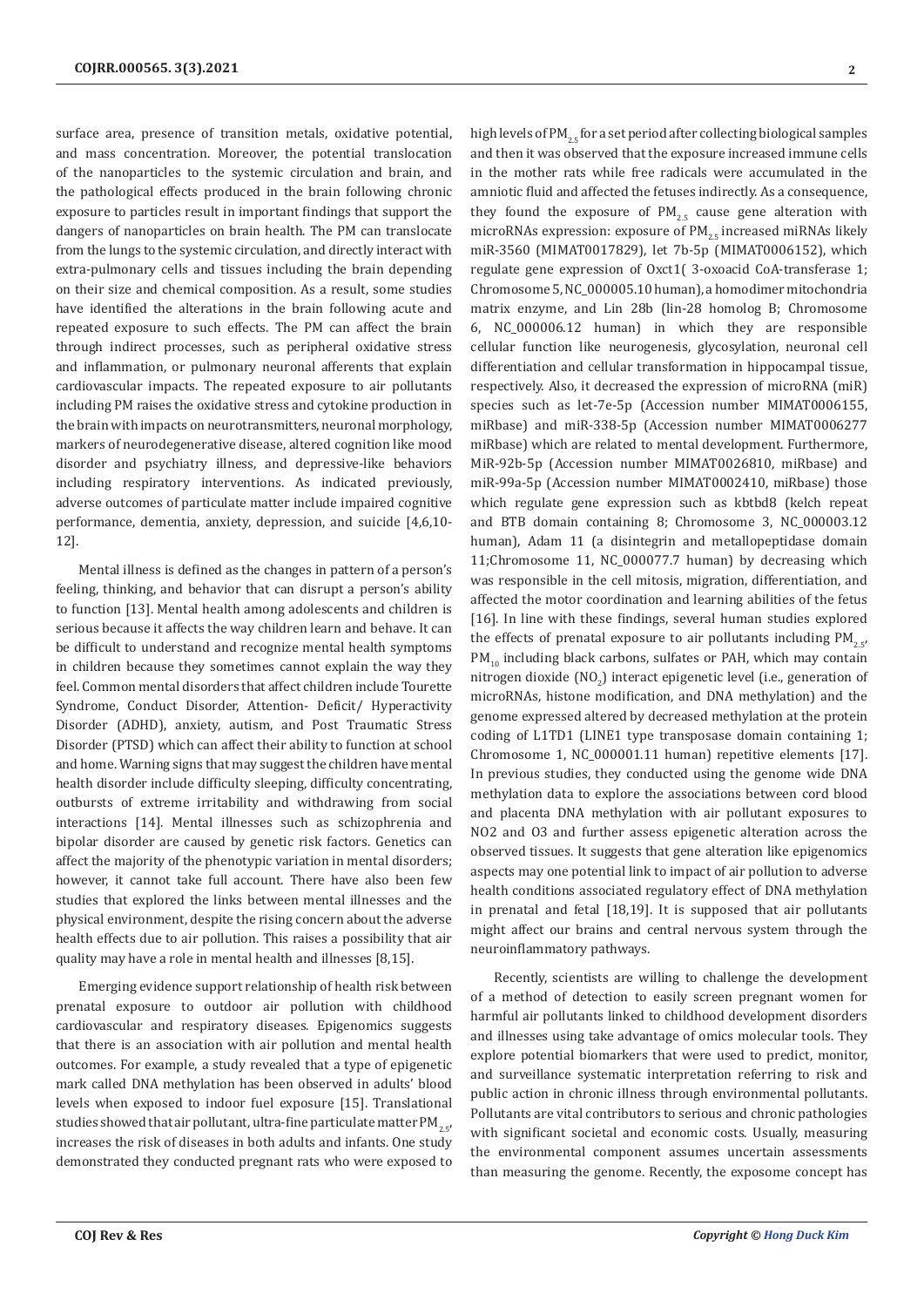developed into a workable approach for epidemiological research that includes accurate and reliable measurement of many exposures in the external environment, the measurement of a wide range of biological responses in the internal environment, and addressing the dynamic, life-course nature of the exposome. To address such challenges, new tools and technologies such as exposure biomarker, mapping remote sensing, smart phone applications, high-throughput molecular 'omics' techniques and frameworks are used. These tools provide improvement and integration of the scattered and uncertain data on the environmental component in disease etiology, for better understanding of risk factor role to better implement primary prevention strategies [20].

 To unveil genomics interaction, Genome-scale DNA measurements were collected for specimens including 175 cord blood samples and 133 placenta samples by using the Infinium Human Methylation 450k platform. Outcome indicated that Air pollutants NO<sub>2</sub> and O<sub>3</sub> exposure levels were based on the residence location of the pregnant women involved in the study. Similarly, to identify the methylated regions that are associated with the prenatal pollutant exposures mentioned above, another group created a technique called bump hunting that was used to identify the difference of sensitivity following pollutants exposures in each tissue and gender difference Ladd-Acosta [13]. Based on the consequence, it was found that there were locus specific changes in DNA methylation in association with the prenatal exposure to NOX and  $\overline{O}_3$  in tissues that were developmentally relevant. Infants with increased prenatal  $O_3$  exposure had lower levels of DNA methylation Ladd-Acosta [13]. It was identified that there were 6 differentially methylated regions associated with prenatal  $\mathsf{NO}_{2}$  exposure. Differentially methylated regions that were detected in cord blood samples had a consistency in the exposure changes with respect to DNA methylation in the placenta. However, the differentially methylated region that was detected at first in the placenta did not show DNA methylation differences in the cord blood. It indicated that they appear to be tissue specific or tissue tropism. In addition, through the study and its outcome adopted by new approaches like Stratified bump hunting analyses, they determined successfully whether gender plays a role in the epigenetic responses to prenatal air pollutant exposure. In female infants, increasing levels of  $NO<sub>2</sub>$ exposure in the mother showed decreased DNA methylation levels in cord blood at the CYP2E1 locus [13]. In contrast, other groups reported the results were the opposite in males subject Tao [12].

Children who were exposed to high levels of air pollutants exposure experienced greater mental disorders at the transition to adulthood. In addition, emerging proof-of -evidence suggests that poor air quality including particular matters can affect an individual's central nervous system and mental health. Pregnant women who lived in disadvantageous neighborhood conditions due to health injustice were associated with higher pollution exposure and a greater risk of developing mental health illness for their children. The locus specific changes in DNA methylation were identified and showed to be related to air pollution and prenatal exposure. The study also demonstrated whether the effects on

DNA methylation differed by sex. In females, the differences in cord blood methylation took place at the CYP2E1 locus for  $\mathsf{NO}_2$  only. The development of biomarkers to assess severity of air pollution to mental health, such as DNA methylation could help monitor and implement surveillance in both pregnant women and children's health who are at high risk of mental health disorders and prevent it at early detection. It was reported earlier that exposure to the CNS is the most vulnerable feasibility represented as the effects of air pollution [3,15]. There is a suspected relationship between long-term exposure to ambient air pollution and mental health. Relevant disorders are subjective stress, depressive disorders, health-related quality of life (QoL), and suicide. The mental disorders risk using multiple logistic regression analysis depends on the quartiles of air pollutants such as  $PM_{10}$ . High concentrations of PM10 are associated with the prevalence of high stress, poor QoL, depressiveness, and suicidal ideation. Men appear to be affected by the increased risk of stress, poor QoL, and depressiveness from air pollution exposure more than are women. Long-term exposure to ambient air pollution may be an independent risk factor for mental health disorders ranging from subjective stress to suicidal ideation Shin et al. [21]. There is no linear correlation between the mental health disorders risk and the concentration of air pollutants. This is because of the threshold effect at low levels of air pollutants. if the concentration increases above the cut-off value, it may affect significantly. There is a strong relationship between air pollution above the cut-off value and other mental health status parameters. The Findings show the ratios at the confidence level of 95% of a mental health disorder according to the air pollutant quartile [21].

In the future, it is worth to reach the value of preventive strategy in terms of risk management in both animal model and clinical data combined with retrospective studies using clinical samples including cross-sectional in molecular oriented epidemiological study using molecular connectivity could be beneficial to ensure biomarker relevance to fine chemical exposure have been conducted among adults which makes it harder to determine the effects of pollution on the central nervous system during the adolescent stage. This is important for implemental surveillance in preventive action because the neurodevelopment process is unclear to exposure of pollutants and when it begins molecular alteration with pathological changes in the brain during the prenatal period and continues into adulthood. Increasing evidence direct scientists were able to measure DNA methylation for the genome scale, however, it does not measure the methylation at every present site and demanded to determine polymorphism of target gene moiety in chromosomal level. Future studies may focus deeper and extensively into the epigenetic modification like methylation and gene regulatory pathway using microRNA pathway for the whole genome is needed to fully show the effects and methylation changes and regulatory network that is linked to prenatal air pollution exposure.

## **References**

1. [Daly A, Zannetti P \(2007\) An introduction to air pollution–definitions,](https://www.nile-center.com/uploads/RQZG7BCW4DGXNSZ.pdf) [classifications, and history. The Arab School for Science and Technology](https://www.nile-center.com/uploads/RQZG7BCW4DGXNSZ.pdf) [and The EnviroComp Institute, pp. 1-14.](https://www.nile-center.com/uploads/RQZG7BCW4DGXNSZ.pdf)